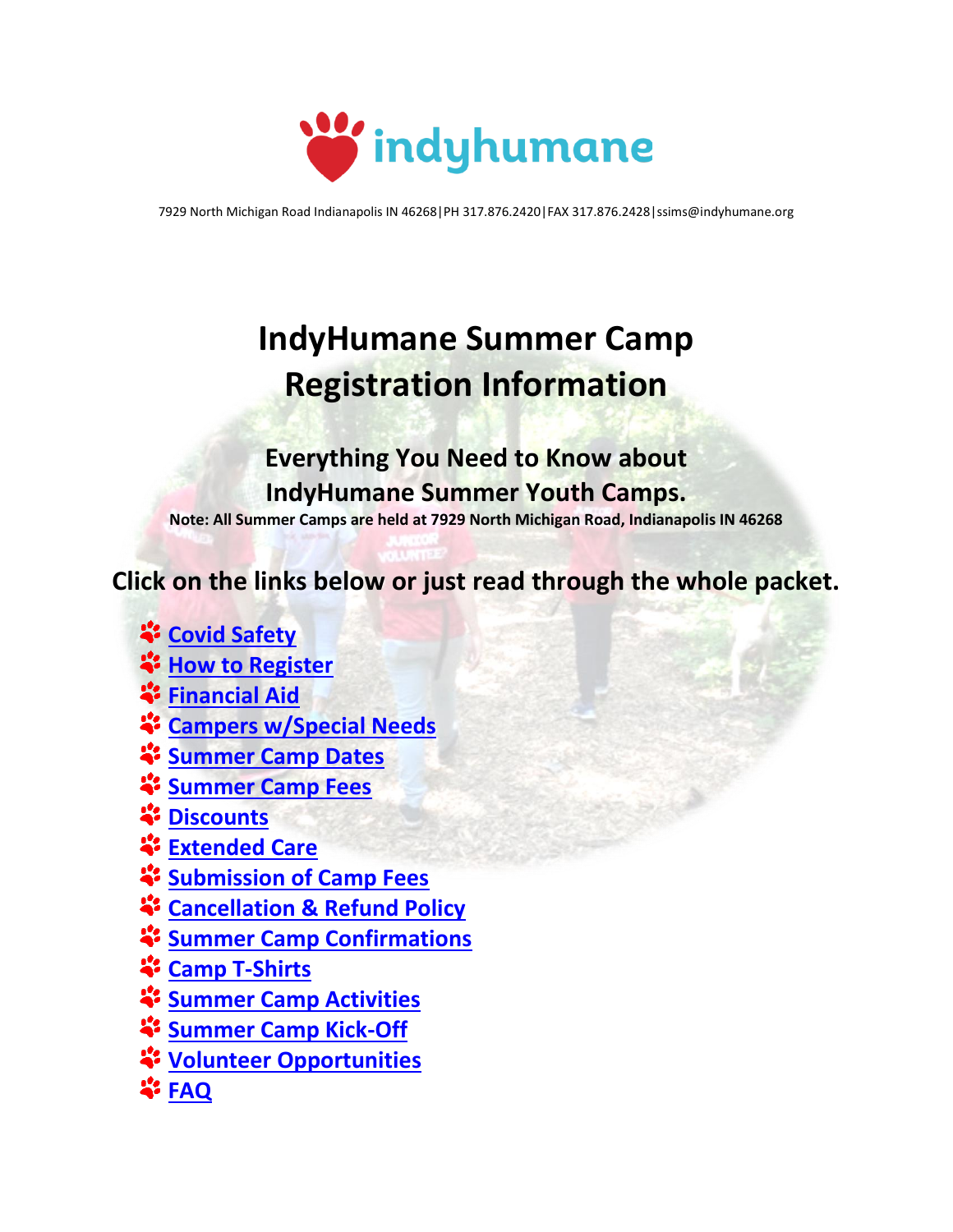## <span id="page-1-0"></span>**Note about COVID-19 and Camp Safety**

We truly hope to hold a great camp this year. As an animal shelter, we already have some important cleanliness rules implemented, such as hand hygiene, using hand sanitizer, using lint rollers, and using gloves when appropriate.

The health and safety of Campers and Staff remains a high priority. Below is a summary of actions we will be taking to help ensure we are lowering COVID-19 risks as much as possible.

- Currently, masks are optional for all Camp Staff and Campers, just as they are optional for all IndyHumane Staff (Paid & Volunteers) and Patrons. This policy is subject to change based. A mask for each Camper will be included in the Camp Package this year.
- \*\* Campers should bring their own water and water bottles to avoid needing to use water fountains.
- There is a schedule for increased routine cleaning and disinfection of all supplies and frequently touched surfaces. We will limit the number of shared items between Campers and Camp Staff.
- We will prioritize outside activities as the weather permits.
- <u></u><sup>4</sup> Grouping of Campers

As it has been in previous years, you can list other Campers you would like to be grouped with during your week at camp via your Registration Form. Groups will remain unchanged throughout the week unless there are behavior issues. The same Campers and Camp Counselor(s) will be with each other throughout each day during the camp week. We will have group presentations, but groups will be spaced out.

- \* Symptoms
	- o Any Camp Staff Member showing symptoms of illness will be asked to stay home and not return to work until they are symptom free (unmedicated) for at least 48-hours and have a negative COVID-19 test result.
	- o Campers who are showing symptoms of illness will need to stay home.
- \* If a Camper gets sick, we have identified an area where they can isolate and rest until they are able to be picked up by a Parent/Legal Guardian. They should be picked up within 1-Hour IndyHumane notifying their Parent/Legal Guardian.
- Any Camp Staff Members or Campers who have been in close contact with someone who has tested positive for COVID-19 will be asked to not report to camp. CDC Recommendations will be followed when determining when one may return to work.
- \*\* When we are made aware that a Camper or Camp Staff Member has tested positive, we will follow CDC Recommendations to keep camp safe and healthy and to not contribute to the spreading the virus. We will also emphasize the importance of good hygiene practices prior to camp and during the camp session.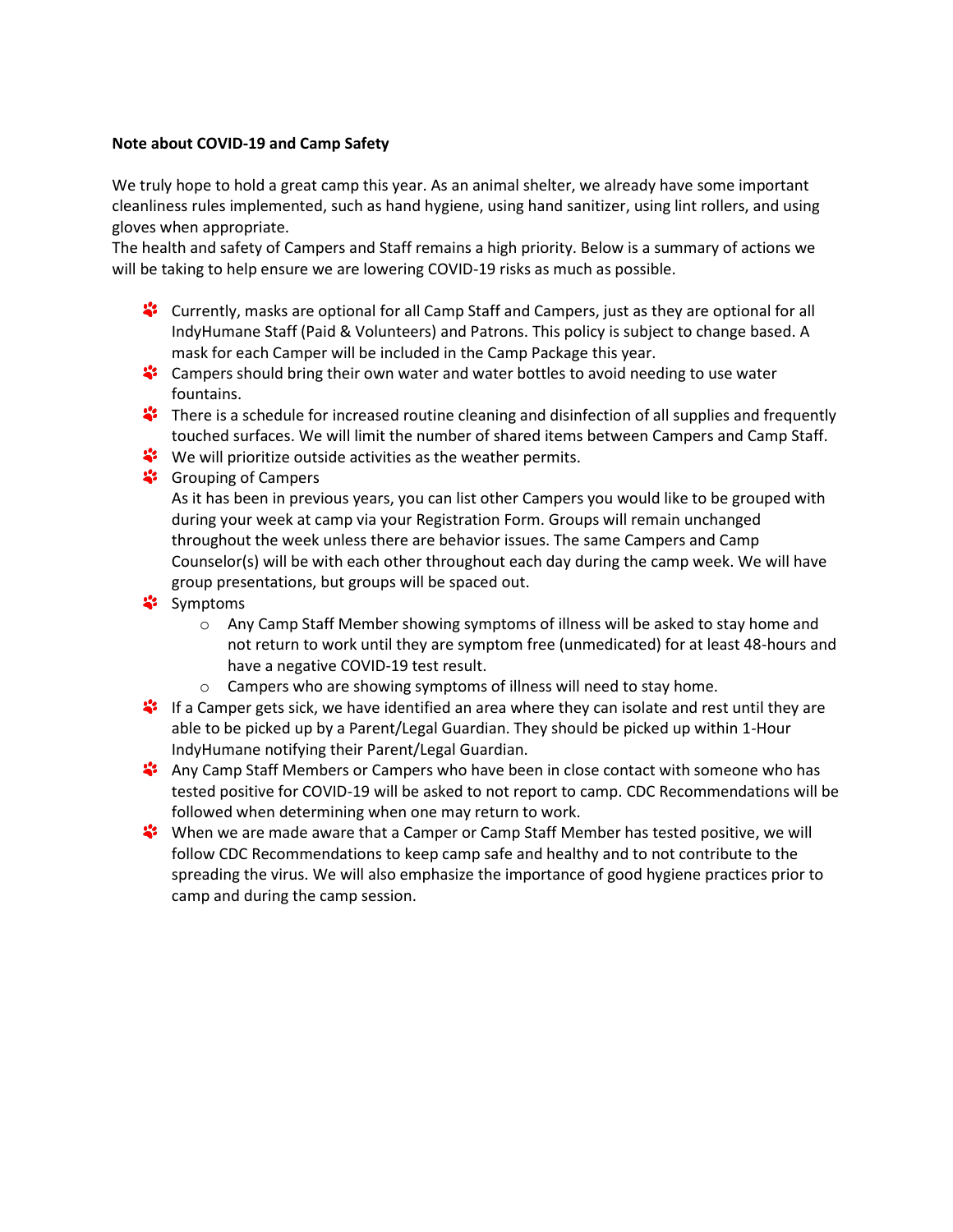**Important Registration Dates:**

**04/15:**  Financial Aid Registration Forms & Financial Aid Registration Fees Due **05/01:**  Applications/Non-Refundable Registration Fees Due **05/02:** Camp Balances Due

# **2022 IndyHumane Summer Camp Information**

## <span id="page-2-0"></span>**How to Register**

- \*\* Review Camp Details & Camp FAQ
- $\ddot{\bullet}$  Determine Camp Level Eligibility is based on age by 06/01/2022
	- Wags & Whiskers: Students 8 & 9 years of age
	- Paws & Claws: Students 10-12 years of age
	- Teen Summer Camp: Students 13-15 years of age
- Registration Forms are available starting 04/05
- Submit a 'Camper Direct Enrollment' form by 11:59pm on 05/01 **Non-Refundable Registration Fee** of \$100 (credit card, money order, cash, or check) due with Registration Form to hold spot for Camper.
	- **E** Financial Aid Registration Forms are due by 11:59pm on 04/15. Se[e Financial Aid Section](#page-2-1) of Packet for details.
- Registrants will be notified, via email, when Registration Forms and Registration Fees have been received. That email will include confirmation of summer camp assignments.
- Submit Camp Balances by 11:59pm 05/02.
	- If Camp Balances are not received by deadline, reserved slots will be released and made available to families on our waiting list.
	- **■** Those enrolled in a payment plan will have the balance automatically deducted using the card on file.
- **\*** Wait List
	- **■** If the desired camp session is not available, families may complete the Registration Forms and add their child to the Wait List. No fees will be accepted until a spot is available for the Camper.
	- Families on the Wait List will be contacted via email & text if & when a spot becomes available.
	- **•** Once contacted, families have until the end of the day to log in and pay the Registration Fees to claim the spot.
- **Late Registrations (Does not apply to families on the Waiting List by 05/01):** In case openings are available, Registration Forms will be accepted after the deadline of 05/01. A **\$50 Late Registration Fee** will be added to the Camp Fee and all Fees will be due at the time of Registration.
- **After an account has been created and the Camper has been enrolled, parents will have access** to the 'Parent Dashboard'. The link to this dashboard will be available on the Youth Page of our website and will also be emailed to the family along with a temporary password.

#### <span id="page-2-1"></span>**Financial Aid - Financial Aid Registration Forms are due by 04/15 – May only be applied to 1 Camp Session**

IndyHumane makes a special effort to attract at-risk youth and low-income families. This may include foster children, children whose parent has been the victim of domestic violence, other youth who have had substantial disruptions to their family life or those experiencing financial hardship. IndyHumane makes available a limited amount of financial aid to at-risk youth families and low-income families. Financial aid is reserved for young people from all different backgrounds who can display mature, respectful, thoughtful behavior and treat others with kindness and compassion. Families or agencies can apply for these by describing the circumstances that have placed the child at risk and documents supporting need.

**Fees Covered:** 50-100% of Camp Balance minus the Non-Refundable Deposit, Store-Bought Vegetarian Lunches if Requested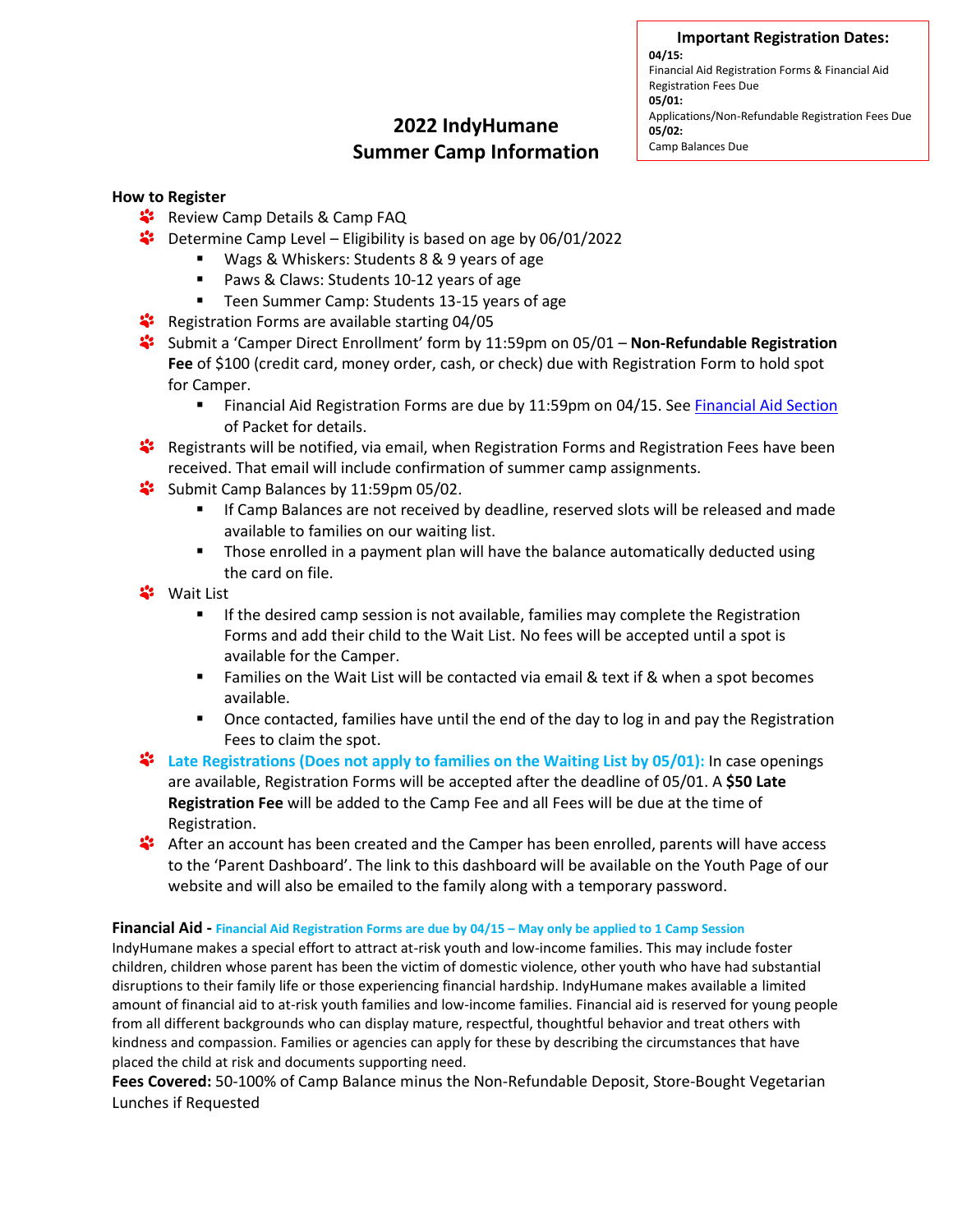**Fees Not Covered:** Non-Refundable Deposit, Extended Care, Additional Shirts **How to Apply for Financial Aid:**

- Complete Registration Forms and pay the non-refundable deposit **Do not process any Payments above the deposit as financial awards are not retroactive**
- You need to submit **one** of the following documents **All information is kept confidential**
	- Proof of Student's participation in the Free/Reduced School Lunch Program for the current School Year (Benefit Letter)
	- Proof of Parent/Legal Guardian being a recipient of SNAP Benefits (Proof of Eligibility Letter)
- Options for Document Submission **Registration Forms will not be reviewed until documents are received**
	- **Upload** documents via the Registration Form
	- **Email** documents to [ssims@indyhumane.org](mailto:ssims@indyhumane.org) with a subject line of 'Documents' Supporting Need for Camp Financial Aid'
		- Include the first and last name of Camper
	- **Mail** to 7929 North Michigan Rd 46268 Attn: Sr. Director of Shelter Services
- Send an email to [ssims@indyhumane.org](mailto:ssims@indyhumane.org) to alert us that your Registration Forms have been completed up to the Payment Page and that Documents supporting your need for Financial Aid have been submitted.
	- Include the first and last name of Camper and the first and last name of the Parent/Legal Guardian
- \*\* Your Registration Form and Supporting Documents will be reviewed. You will be notified of award, adjusted fees, and action items.

## <span id="page-3-0"></span>**Campers w/Special Needs**

## **One of our meeting spaces for camp is in an Upstairs area that is not wheelchair accessible.**

Every effort is made to accommodate those with special needs, including individuals with behavioral challenges. Parents/guardians of children who need special attention or have behavioral challenges must notify us of the situation in the "additional notes" section of the Registration Form and talk with the Sr. Director of Shelter Services. Campers with behavioral disorders that may continuously interfere with or disrupt the program must have an aide present. IndyHumane is not a public system that provides professionally trained staff or aides who work with special needs populations. Therefore, the Summer Camp Staff Members are not trained specifically to work with certain special needs populations. Any aides must be at least 21 years of age, must complete and submit a Waiver (given upon request/need), and follow our Dress Code of Plain Red Shirt, Full-Length Jeans, and Tennis Shoes. Please communicate all specific needs your child may require.

## <span id="page-3-1"></span>**Summer Camp Session Dates**

- 1. 06/13-06/17; Monday thru Friday from 10am-4pm
- 2. 06/21-06/24; Tuesday thru Friday from 10am-4pm
- 3. 06/27-07/01; Monday thru Friday from 10am-4pm
- 4. 07/05-07/08; Tuesday thru Friday from 10am-4pm
- 5. 07/11-07/15; Monday thru Friday from 10am-4pm
- <span id="page-3-2"></span>6. 07/18-07/22; Monday thru Friday from 10am-4pm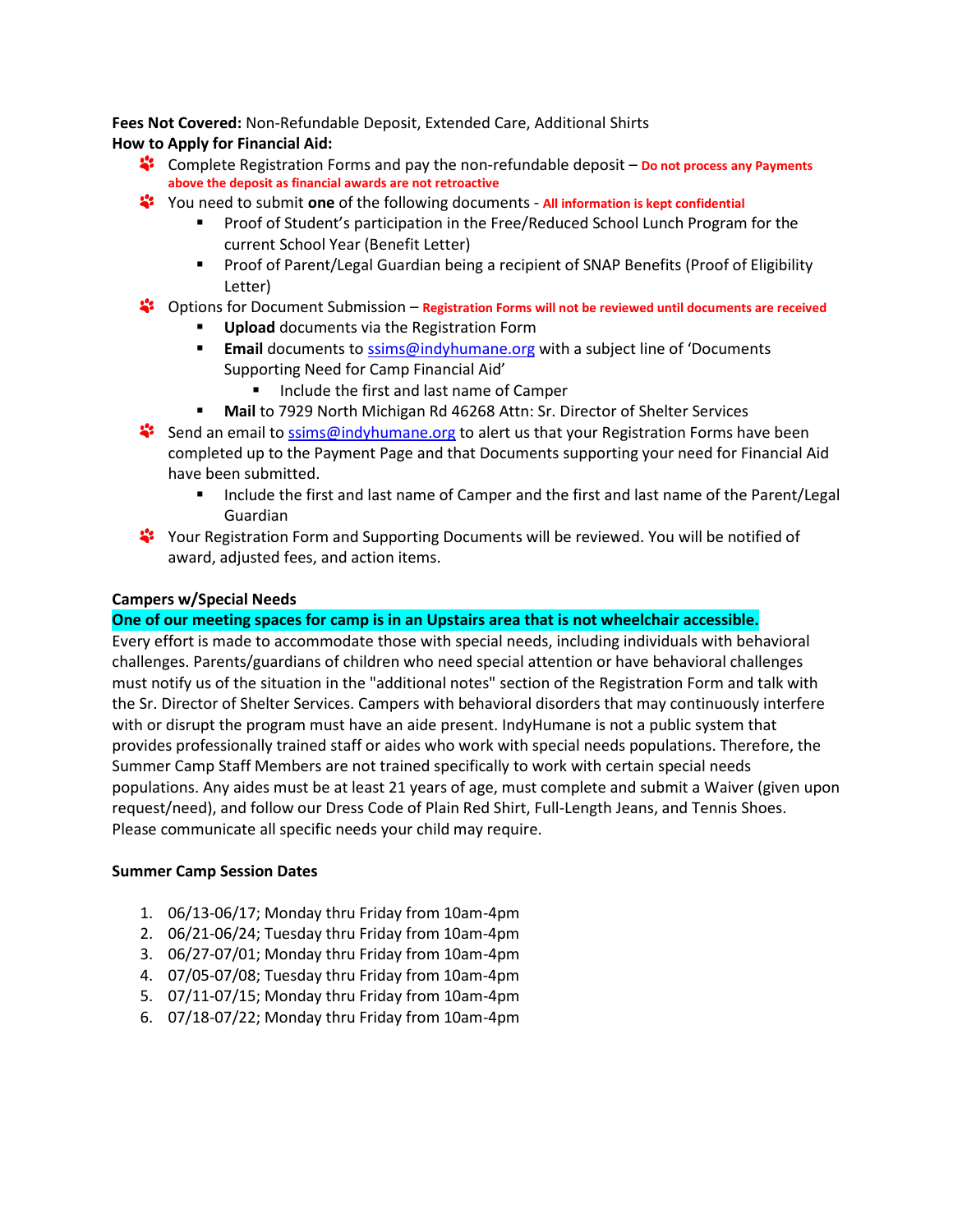## **Summer Camp Fees**

## **Fees are per Camp Session; All Fees Paid are non-transferable between Campers/Camp Sessions/Camp Years \$350/5-Day Camp Session and \$280/4-Day Camp Session**

- <u><sup>■</sup>includes</u>
	- \$100 Non-Refundable Registration Fee due when Camp Registration Form is submitted Registration Forms submitted without the Non-Refundable Registration Fee will not be processed (spot not reserved). Once the Registration Fee is received, the Registration Form will be processed, and the Camper's spot will be reserved.
	- Remaining Camp Balances are due by 11:59pm on 05/02 If Camp Balances are not received by end of day 05/02, reserved spots will be released and offered to Students on our waiting list. To respect our supply order deadlines, this date will be respected without exceptions.
- Fees help cover the cost of the Camp Trailer, Generator, Camp Staff, Kick-Off, 2 Camp T-Shirts, Camp Supplies, Snacks, and End of Camp Party

## <span id="page-4-0"></span>**Discounts**

IndyHumane Staff (Paid & Volunteer) who are categorized as 'Active & Eligible for Perks' at the time of registration receive 50% off Camp Fees minus Reg Fee, Extended Care, and Additional Camp Shirts.

- **W** May only apply to 1 Camp Session.
- \*\* Complete Registration Forms and Submit Non-Refundable Deposit
	- Do not make any payments above the Non-Refundable Deposit as discounts are not retroactive
	- **EXECT** Send an email to [ssims@indyhumane.org](mailto:ssims@indyhumane.org) with a subject line 'Apply Camp Discount for Staff'
	- You will be alerted via email once discount is applied

## <span id="page-4-1"></span>**Extended Care – EC Fees are Non-Refundable; Fees are per Camp Session; Fees include a Snack**

- **<sup>2</sup>** Morning Extended Care: 8am-9:50am = \$30/Week
- $\ddot{\bullet}$  Evening Extended Care: 4:10pm-5:30pm = \$30/Week
- EC Fees will be due for any Campers who are in the Camp's care during the EC Time Frames
- Fees may be paid with CC via Registration Website or with Cash/Check (made out to IndyHumane) in person at the start of the Camper's Camp Week
- Fees will be applied to the accounts of Campers who are not picked up from EC by end time.

## <span id="page-4-2"></span>**Submission of Camp Fees – Remember: Camp Spots will not be held until the Deposit is received** Camp Fees may be paid via the following methods:

- Credit Card (preferred/quickest method)– Must be paid via your online Camp Account
	- $\circ$  You will be directed to a Payment Form after submitting your Registration Form. You must use the Payment Form at that time to submit the Registration Fee via Credit Card. We will not process credit cards over the phone or at the shelter. There is a Convenience Fee applied for using this method.
- \*\* Check/Money Order (made out to IndyHumane) or Cash
	- o Be sure to write your Camper's full name and "Camp Registration Fee" on the memo line of checks or money orders.
- \*\* Camp Fees paid via Check, Cash, or Money Order need to be mailed or brought to IndyHumane (7929 North Michigan Road 46268 ATTN: Sr. Director of Shelter Services) in a sealed & marked envelope.
	- **•** Doing this helps prevent your fees being entered as a general donation to IndyHumane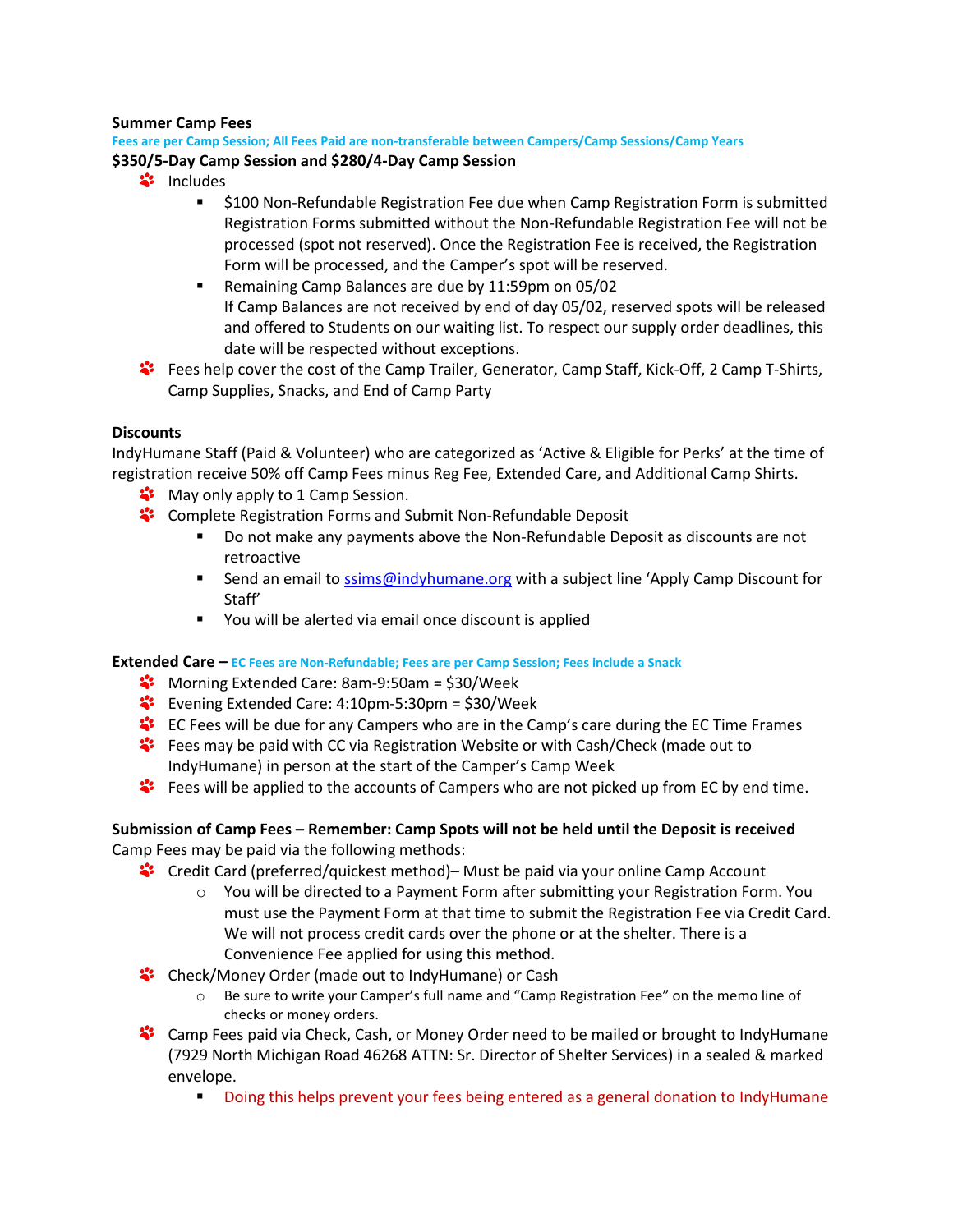## <span id="page-5-0"></span>**Cancellation and Refund Policy**

To assist everyone in finalizing summer plans, please notify us as soon as possible if your child will not be able to attend camp. This will give IndyHumane time to notify families on the waiting list of the opening.

- **All Cancellations must be sent using our [Camp Cancellation Form.](https://indyhumane.wufoo.com/forms/q1p1oxbe0vu7oln/)**
- For Cancellations received prior to 05/01, we will provide a 50% refund of fees paid EXCEPT the nonrefundable Registration Fee (or adjusted financial aid tuition), any convenience fees paid, and fees for additional camp shirts purchased.
- **Enrollment Cancellations made on or after 05/01 will not receive a refund of the camp tuition.**
- In the case camp is cancelled by IndyHumane, families have the option of receiving a refund minus a processing fee and any convenience fees paid. Donations made to our General Fund or Financial Aid Fund at the time of Registration are not eligible for refunds.

## <span id="page-5-1"></span>**Summer Camp Confirmations**

Confirmations of reserved camp spots will be emailed after the Registration Fee is received. The email will include Summer Camp Session assignments, information on how to pay remaining Camp Balances, and other Summer Camp details.

Only if slots are available, may Summer Camp Assignments be changed after the Confirmation is sent. There is a **\$50 admin fee** for any Summer Camp Week Changes that are approved, and that fee must be received before the change is made.

## <span id="page-5-2"></span>**Additional Summer Camp T-Shirts**

2 Camp Shirts are included with each registration. Additional T-Shirts may be purchases for \$15/shirt at the time of registration. Fees are non-refundable.

## <span id="page-5-3"></span>**Summer Camp Activities**

## **Note: Please be sure to notify us of any allergies/restrictions via your Registration Forms.**

- **<sup>2</sup>** Quality Time w/Adoptable Dogs and Cats
- Quality Time w/Fostered Camp Critters (like Rabbits, Rats, Guinea Pigs, Ferrets, and Chinchillas)
- *‡* Facilities Upkeep
- **\*** Animal Enrichment Activities
- Arts & Crafts
- Staff-Led Activities
- Camp Visitors

## <span id="page-5-4"></span>**Summer Camp Kick-Off & Packet Pick-Up**

A link introducing Campers and their Families to IndyHumane and the Youth Summer Camps will be emailed to all Campers the first week in May. It is encouraged all new Campers watch the presentation. The presentation will introduce you to our Camp Counselors, explain the summer activities, take you on a tour around the facility.

Packet Pick-Up dates will be emailed to all Campers. These dates are a chance for you to pick up your Camp Shirts, Masks, and Parent Pick-Up Signs. If you are unable to pick up your packet during these dates, you will receive your items the first day of your camp session.

## <span id="page-5-5"></span>**Volunteering After Summer Camp Sessions**

<span id="page-5-6"></span>After Campers successfully complete their summer camp session, those who are 13+ years of age by 08/01 of the year they participate in camp will have the opportunity to sign up for regular weekly Volunteer Shifts during the months of September thru April of the following year. Training and set weekly schedules are required for this opportunity and training/schedules must be set by the end of September. Details will be provided after our summer camp sessions.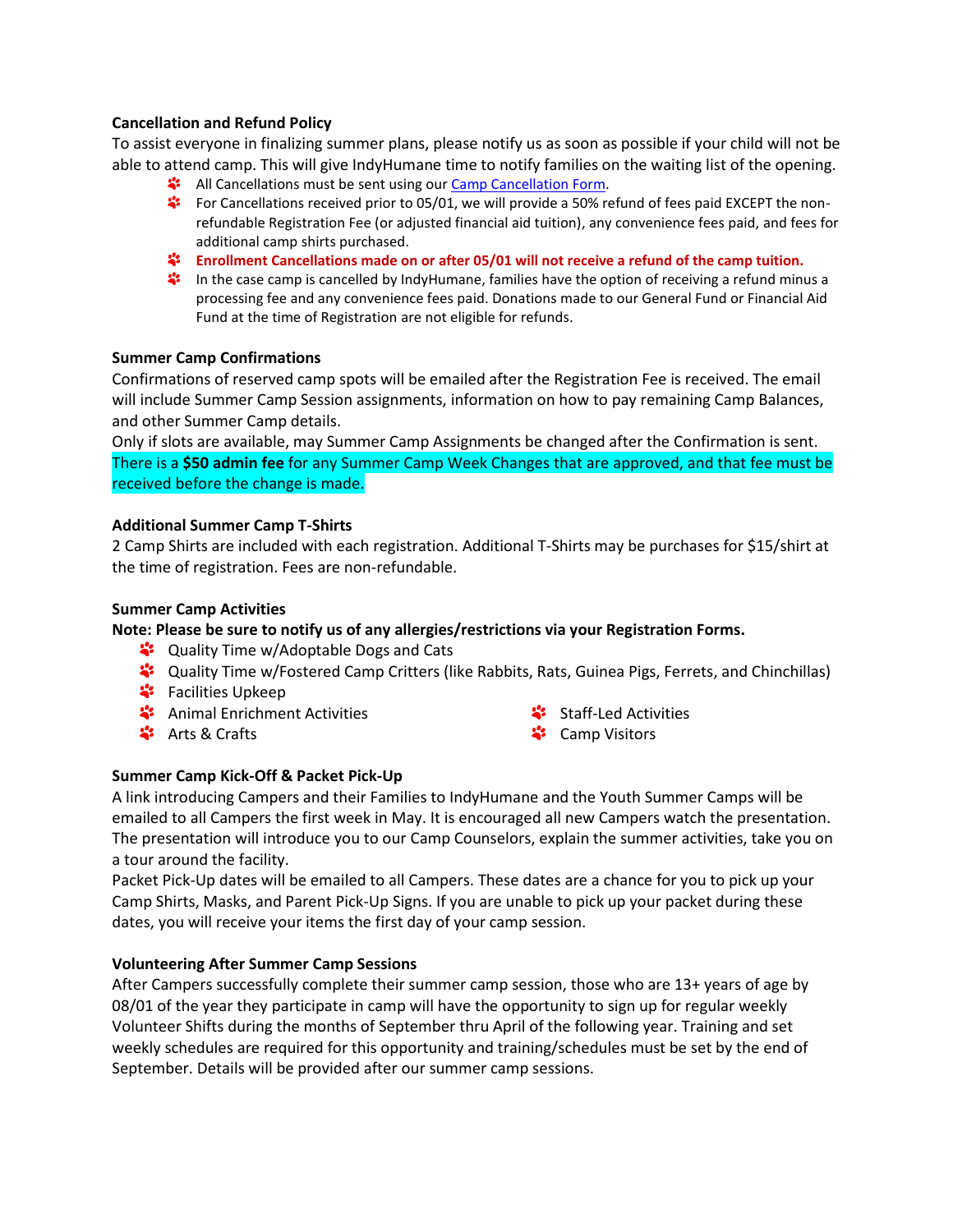## **Summer Camp FAQ**

#### **Why do I have to pay for my child to volunteer?**

You are not paying for your child to volunteer. Camp Fees cover the cost of attending a camp, camp trailor & generator, Camp Staff stipends/pay, camp visitors, t-shirts, and program supplies such as arts & crafts, and snacks.

#### **What are my options for payment of the Camp Fee?**

Option #1: Submit full payment when Registration Forms are completed.

Option #2: Submit Registration Fee when Registration Forms are completed and then set up a payment plan for the remaining balance to be paid on 05/02. May set up automatic withdrawal with Credit Card or must send in payment via cash, check, or money order by end of day 05/02.

#### **Can my child participate in more than one summer session?**

Yes, but please note, the agenda each week will be the same.

#### **May children with allergies (cat and/or dog) sign up for camp?**

Unfortunately, we are unable to accommodate children with severe allergies to animals as animals are involved in many of our activities.

#### **Does IndyHumane offer financial aid or scholarships?**

Yes, financial aid is available for qualified applicants (must submit documents supporting need). Please note that each eligible child may receive financial aid for one (1) session of camp per summer. The deadline for financial aid requests is April 15<sup>th</sup>.

## **If my child is absent during their summer session, will I receive a refund for days missed? Can my child have make-up shifts in other camp sessions?**

Refunds will not be given for days missed and make-up days in other sessions will not be scheduled.

#### **My child is signed up for a camp session and we have received the confirmation, but now we would like to switch to another camp session.**

After receiving your camp session confirmation, you may not switch camp sessions. In extreme circumstances, if there is an opening in the camp session you would like to switch to, you will be charged a \$50 admin fee.

#### **What is the cancellation and refund policy?**

To assist everyone in finalizing camp plans, please notify us as soon as possible if your child will not be able to attend camp this year. This will give IndyHumane time to notify families on the waiting list of the opening.

- All cancellations must be sent using th[e Camp Cancellation Form.](https://indyhumane.wufoo.com/forms/q1p1oxbe0vu7oln/)
- For Cancellations received prior to 05/01, we will provide a 50% refund of fees paid EXCEPT the nonrefundable Registration Fee (or adjusted financial aid tuition), convenience fees paid, and fees for additional camp shirts purchased.
- Enrollment cancellations made on or after May 1st will not receive a refund of the camp tuition.

#### **What is Extended Care?**

Extended Care is supervised playtime designed to accommodate working parents or guardians who need additional time to drop off or pick their child up from camp.

Extended Care is available each day, for a fee, between 8am-9:50am and 4:10pm-5:30pm.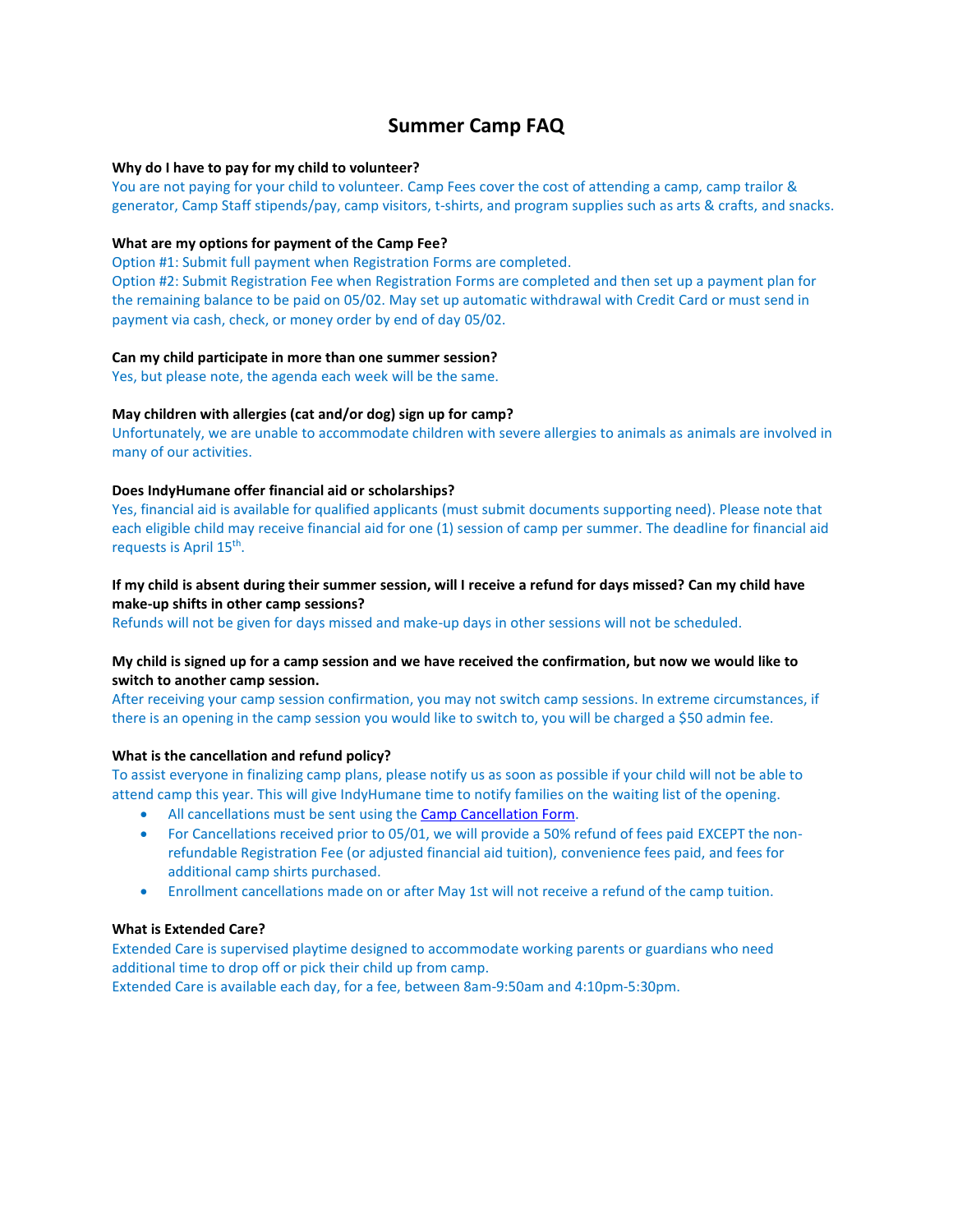#### **What will my child do during their camp day?**

Sample Schedule:

- $\cdot$  10-10:15am Check In/Group Assignments
- 10:15-10:45am Arts & Crafts
- \$ 10:45-11am Kitten Cuddle Time
- $\ddot{\bullet}$  11am-12pm Staff-Led Activity (example: Behavior Team Leading Enrichment)
- $\ddot{\bullet}$  12pm-12:15pm Puppy Cuddle Time
- 12:15pm-12:30pm Kennel Checks
- $\frac{1}{2}$  12:30pm-1pm Lunch
- $\frac{1}{2}$  1pm-1:30pm Group Game
- $\cdot$  1:30pm-3pm Canine Stress Relief (Dog Walking/Play Yard Time)
- $\cdot$  3pm-3:30pm Feline Stress Relief (Petting/Holding/Playing with Cats)
- $\cdot$  3:30pm-3:45pm Sit/Quiet for Treats in Dog Kennels
- **3:45pm-4pm Clean Up/Dismissal**

#### **Are children with special needs accepted into Summer Camps?**

Every effort, within our control, is made to accommodate campers with special needs, including campers with behavioral challenges. Parents/guardians of children who need special attention or have behavioral challenges must notify us of the situation in the "additional notes" section of the application and talk with the Director of Volunteer Services. Campers with behavioral disorders that may continuously interfere with or disrupt the camp program must have an aide present. IndyHumane is not a public system that provides professionally trained staff or aides who work with special needs populations. Therefore, the camp staff is not trained specifically to work with certain special needs populations. Please communicate any or all specific needs your child may require. **Please Note: One of the meeting spaces for our camp is in an Upstairs area that is not wheelchair accessible.** 

## **What should my child bring with them each day?**

- Face Mask (Currently Optional, but Subject to Change)
- **\*** Lunch/Water Bottle
- **;** Sunblock and Sunhat
- \* Label everything with Camper's name
- Any medications (labeled, and with a signed letter regarding how and when to dispense medication)

#### **What should my child NOT bring to camp?**

- **<sup>2</sup>** Cell phones If your child brings a cell phone, it will need to be turned off or put away in the Camp Director's Office during camp hours. (May be used during Extended Care/Lunch)
- Electronic toys, mp3 players, or video game devices (May be used during Extended Care/Lunch)
- **\*** Personal pets
- <u><sup>↓</sup> Weapons</u>
- **\*** Back Packs/Large Bags

#### **How many t-shirts will my child receive?**

Each Camper will receive 2 shirts. Additional shirts may be ordered via the Registration Form.

## **What is the Camp Dress Code? Campers who are not dressed properly will not participate in animal-related activities.**

- Face Mask (Currently Optional, but Subject to Change)
- Current Year Camp Shirt
- \* Full Length Pants (preferably jeans/no shorts/no skirts unless for religious reasons)
- **᠄** Tennis Shoes (no flip flops/sandals/no lights/no sounds)
- $\frac{4}{3}$  Nametag

#### **Why do the Campers assist with tasks such as laundry, dishes, and yard clean up?**

This is an animal shelter and the goal of the camp is to teach children why IndyHumane is an important part of our community and that homeless animals need proper care until they find a new home. Proper care includes making sure they have clean towels, clean bowls, clean kennels, and clean yards in which to spend time as well as receiving lots of love from people. An animal shelter that only focused on cuddling animals would not be very effective.